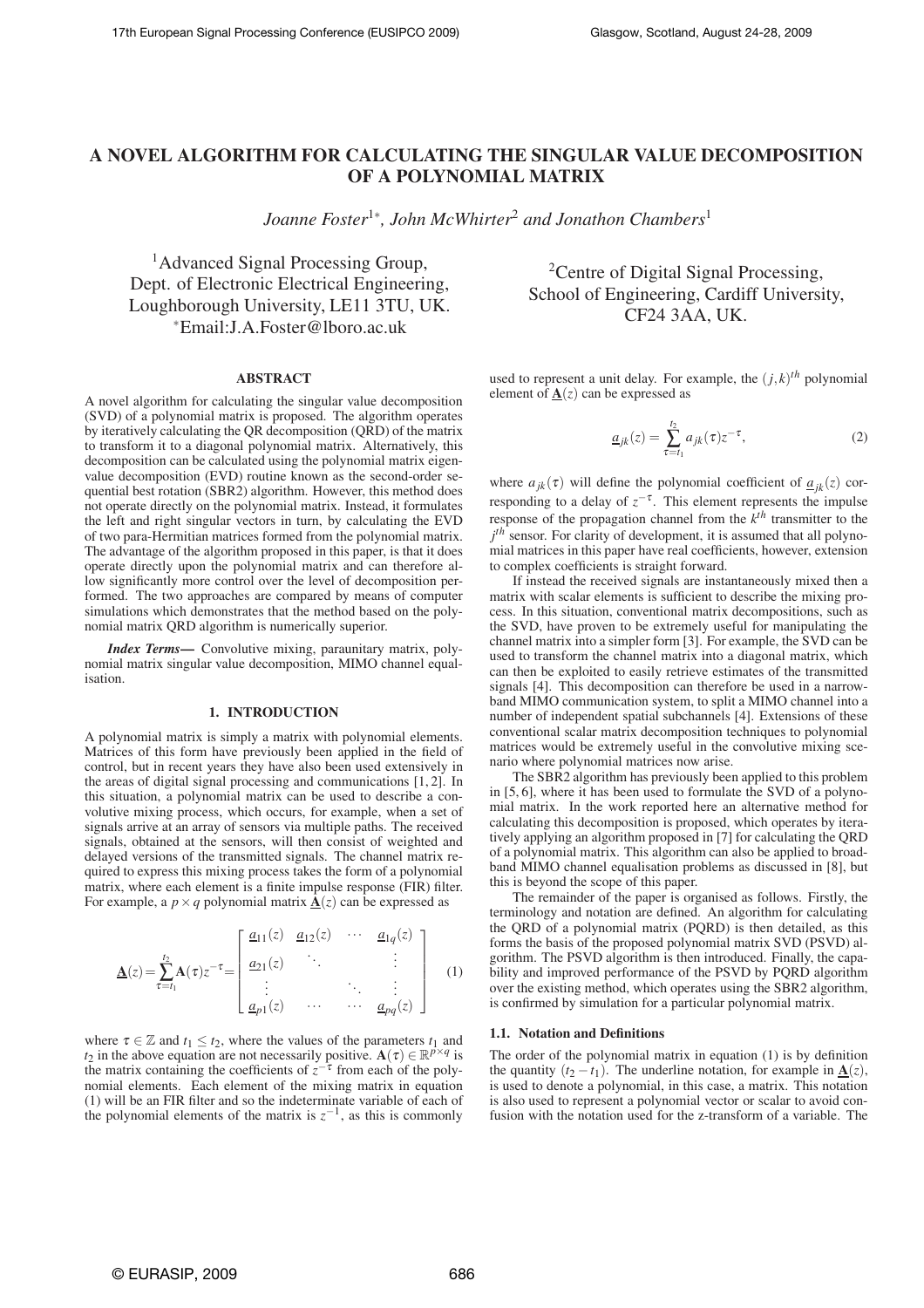set of polynomial matrices with real coefficients is denoted by  $\mathbb{R}^{p \times q}$ , where *p* and *q* define the number of rows and columns of the matrix respectively.

The paraconjugate of the polynomial matrix  $\underline{\mathbf{A}}(z)$  is defined to be  $\tilde{A}(z) = \underline{A}^T (1/z)$  where  $(\cdot)^T$  denotes matrix transposition. The tilde  $\overline{\text{notation}(\cdot)}$  will be used throughout this paper to denote paraconjugation. A polynomial matrix  $\underline{\mathbf{A}}(z) \in \mathbb{R}^{p \times p}$  is said to be paraunitary if the following statement is true

$$
\underline{\mathbf{A}}(z)\underline{\widetilde{\mathbf{A}}}(z) = \underline{\widetilde{\mathbf{A}}}(z)\underline{\mathbf{A}}(z) = \mathbf{I}_p
$$
 (3)

where  $I_p$  denotes the  $p \times p$  identity matrix. Finally, the Frobenius norm, or F-norm, of the polynomial matrix  $\underline{A}(z)$  is defined as

$$
\|\underline{\mathbf{A}}(z)\|_{F} = \sqrt{\sum_{\tau=t_1}^{t_2} \sum_{i=1}^{p} \sum_{j=1}^{q} (a_{ij}(\tau))^{2}}.
$$
 (4)

# **2. THE QR DECOMPOSITION OF A POLYNOMIAL MATRIX**

The PQRD By Columns (PQRD-BC) algorithm is a technique for factorising a polynomial matrix into an upper triangular and a paraunitary polynomial matrix [7]. Let  $\underline{\mathbf{A}}(z) \in \mathbb{R}^{p \times q}$ , then the objective of the algorithm is to calculate a paraunitary matrix  $\mathbf{Q}(z) \in \mathbb{R}^{p \times p}$  such that

$$
\underline{\mathbf{Q}}(z)\underline{\mathbf{A}}(z) = \underline{\mathbf{R}}(z)
$$
 (5)

where  $\underline{\mathbf{R}}(z) \in \mathbb{R}^{p \times q}$  is an upper triangular polynomial matrix. The polynomial matrix  $Q(z)$  is computed as a series of elementary delay and rotation matrices. These matrices can be used to formulate a polynomial Givens rotation, which are used within the PQRD-BC algorithm and are therefore firstly introduced.

### **2.1. An Elementary Polynomial Givens Rotations**

An elementary polynomial Givens rotation (EPGR) is a polynomial matrix that can be applied to either a polynomial vector or matrix to selectively zero one coefficient of one of the polynomial elements. For example, suppose for a polynomial matrix  $\underline{\mathbf{A}}(z) \in \mathbb{R}^{p \times q}$  we wish to drive the coefficient of  $z^{-\tau}$  in the polynomial element  $\underline{a}_{jk}(z)$ , i.e. the coefficient  $a_{jk}(t)$ , to zero. The EPGR required to do this is referred to as  $\underline{\mathbf{G}}^{(j,k,t,\theta)}(z)$  and is formed of a Givens rotation preceded by an elementary time shift matrix. For this example, it will take the form of a  $p \times p$  identity matrix with the exception of the four elements positioned at the intersection of rows *j* and *k* with columns *j* and *k*. These four elements are denoted as  $g_{kk}(z)$ ,  $g_{jk}(z)$ ,  $g_{kj}(z)$  and

 $g_{jj}(z)$  and are calculated such that

$$
\begin{bmatrix}\n\underline{g}_{kk}(z) & \underline{g}_{kj}(z) \\
\underline{g}_{jk}(z) & \underline{g}_{jj}(z)\n\end{bmatrix} = \begin{bmatrix}\n\cos(\theta) & \sin(\theta) \\
-\sin(\theta) & \cos(\theta)\n\end{bmatrix} \begin{bmatrix}\n1 & 0 \\
0 & z^t\n\end{bmatrix}
$$
\n(6)

$$
= \begin{bmatrix} \cos(\theta) & \sin(\theta) z^t \\ -\sin(\theta) & \cos(\theta) z^t \end{bmatrix}, \qquad (7)
$$

where the values of the rotation angle  $\theta$  is chosen such that  $a_{ik}(t)$ is driven to zero under application of  $\underline{G}^{(j,k,t,\theta)}(z)$ . This is satisfied when

$$
\tan(\theta) = \frac{a_{jk}(\tau)}{a_{kk}(0)}\tag{8}
$$

provided  $a_{kk}(0) \neq 0$ . Note that if  $a_{kk}(0) = 0$ , then the rotation angle is set as  $\theta = \pi/2$ . Following the application of the EPGR upon  $\underline{A}(z)$ as demonstrated by

$$
\underline{\mathbf{G}}^{(j,k,t,\theta)}(z)\underline{\mathbf{A}}(z) = \underline{\mathbf{A}}'(z),\tag{9}
$$

will result in  $a'_{jk}(0) = 0$ . Furthermore, following the application of the EPGR, the coefficient  $a'_{kk}(0)$  has increased in magnitude squared such that  $(a'_{kk}(0))^2 = (a_{kk}(0))^2 + (a_{jk}(\tau))^2$ . Note that the order of the matrix  $\overrightarrow{A}(z)$  will increase by |t| under this transformation. This is due to the elementary delay matrix incorporated in the EPGR, which will apply a *t*-fold delay upon all elements in the  $j<sup>th</sup>$  row of the matrix. The order must therefore increase to accommodate all of the shifted coefficients. Note also that the polynomial matrix  $\mathbf{G}^{(j,k,t,\theta)}(z)$  is paraunitary and as a consequence, the transformation demonstrated in equation (9) satisfies  $\|\underline{\mathbf{A}}^{T}(z)\|_{F} = \|\underline{\mathbf{A}}(z)\|_{F}$ . These matrices now form the basis of the proposed algorithm for calculating the PQRD.

### **2.2. The PQRD by Columns Algorithm**

The PQRD-BC algorithm operates as a series of ordered steps, where at each step (referred to as a column-step) all coefficients associated with the polynomial elements beneath the diagonal of one column of the matrix are driven sufficiently small according to a suitable stopping condition.

The algorithm begins the first step with the first column of the matrix. The first iteration of the first column-step begins by locating the coefficient with maximum magnitude from any of the elements situated beneath the diagonal of the first column, i.e. the coefficient with maximum magnitude from the series of elements  $a_{21}(z), \ldots, a_{p1}(z)$ . Suppose this coefficient is found to be  $a_{j1}(t)$  the coefficient of  $z^{-t}$  in the polynomial element  $\underline{a}_{j1}(z)$ . This coefficient will be referred to as the dominant coefficient and if it is not unique then any of the dominant coefficients may be chosen.

Once this element has been located, the rotation angle  $\theta$  and the EPGR matrix  $\underline{G}^{(j,1,t,\theta)}(z)$  are calculated according to Section 2.1, such that when this matrix is applied to the polynomial matrix  $\underline{\mathbf{A}}(z)$ as follows

$$
\underline{\mathbf{A}}'(z) = \underline{\mathbf{G}}^{(j,1,t,\theta)}(z)\underline{\mathbf{A}}(z),\tag{10}
$$

the dominant coefficient  $a_{j1}(t)$  will have been driven to zero. Following the transformation  $a'_{j1}(0) = 0$  and also  $(a'_{11}(0))^2 =$  $(a_{11}(0))^2 + (a_{j1}(t))^2$ .

Next a paraunitary inverse delay matrix  $\underline{\mathbf{B}}^{(j,t)}(z)$  is applied to  $\underline{\mathbf{A}}'(z)$  as demonstrated by

$$
\underline{\mathbf{A}}''(z) = \underline{\mathbf{B}}^{(j,t)}(z)\underline{\mathbf{A}}'(z). \tag{11}
$$

The matrix  $\underline{\mathbf{B}}^{(j,t)}(z) \in \mathbb{R}^{p \times p}$  takes the form of an identity matrix with the exception of the  $j<sup>th</sup>$  diagonal element which is  $z^{-t}$ . The application of this matrix will apply a *t*-fold delay to all elements in the *j*<sup>th</sup> row of  $\underline{A}'(z)$  such that  $a''_{jk}(\tau + t) = a'_{jk}(\tau)$  for  $k = 1, ..., q$ and  $\forall \tau \in \mathbb{Z}$ . Note that the order of the matrix  $\mathbf{A}'(z)$  must increase to accommodate the delayed coefficients. In particular, the purpose of this matrix is to ensure that coefficients of  $z^0$  in  $\underline{A}(z)$  are returned to their original positions following the application of the EPGR. As a result, this will stop the erratic behaviour that has been observed in an earlier algorithm proposed for calculating the PQRD [7].

This completes the first iteration of the first column-step of the algorithm. Over this iteration the complete transformation performed to zero the polynomial coefficient  $a_{j1}(t)$  is of the form

$$
\underline{\mathbf{A}}''(z) = \underline{\mathbf{B}}^{(j,t)}(z)\underline{\mathbf{G}}^{(j,1,t,\theta)}(z)\underline{\mathbf{A}}(z).
$$
 (12)

This iterative process is now repeated replacing  $\underline{\mathbf{A}}(z)$  with  $\underline{\mathbf{A}}''(z)$  until all coefficients associated with polynomial elements beneath the diagonal of the first column are sufficiently small.

In practice it is often not feasible to zero all coefficients of the polynomial elements beneath the diagonal of the column. Instead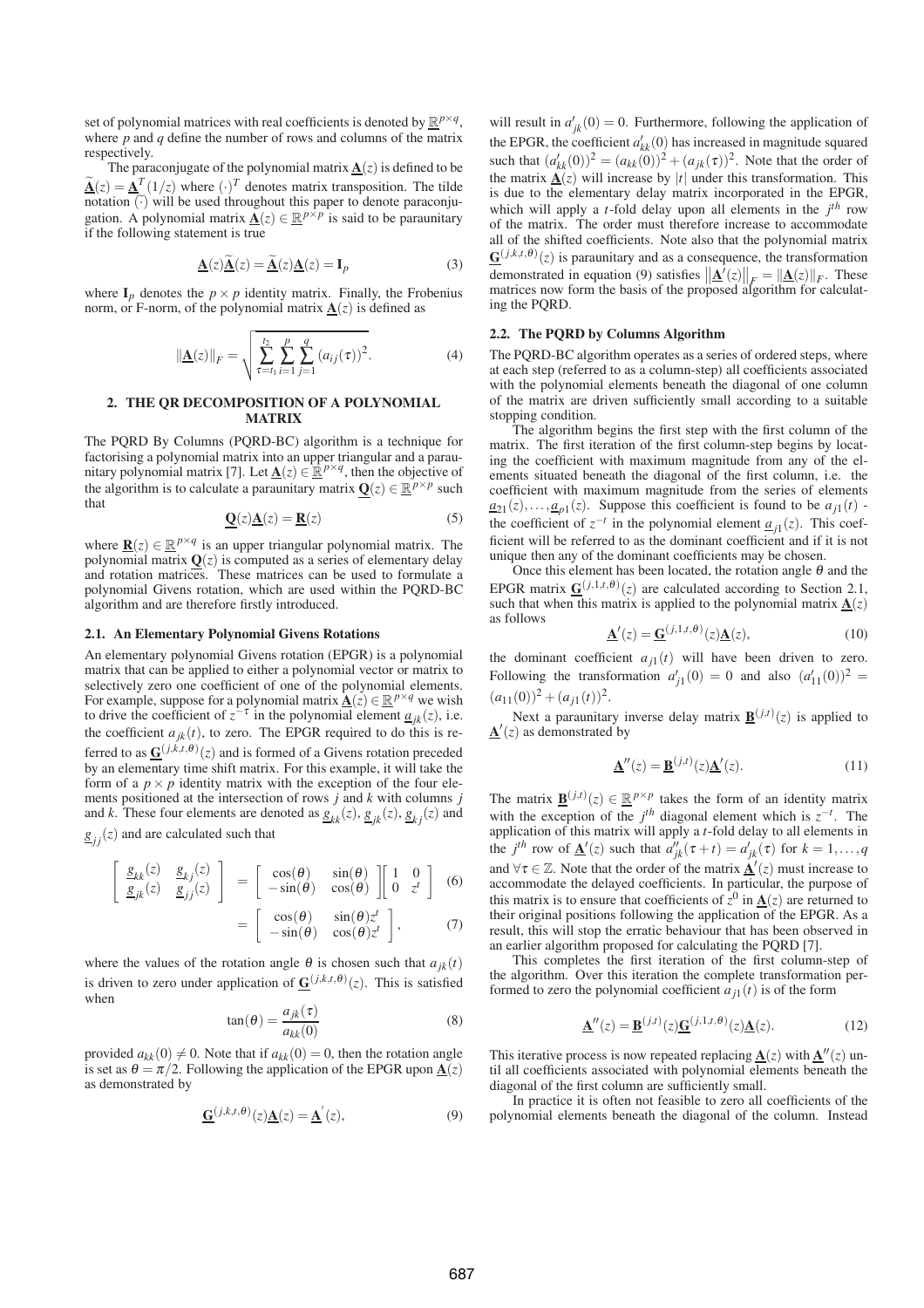the coefficients are driven to zero until the magnitude of all coefficients associated with these elements are sufficiently small and the following stopping condition is satisfied

$$
\left|a_{j1}(t)\right| < \varepsilon \tag{13}
$$

for  $j = 2, ..., p$  and  $\forall t \in \mathbb{Z}$  where  $\varepsilon > 0$  is a pre-specified small value. Once this stopping condition has been satisfied, the overall transformation performed in the first column-step of the algorithm is of the form

$$
\underline{\mathbf{A}}^1(z) = \underline{\mathbf{Q}}^1(z)\underline{\mathbf{A}}(z),\tag{14}
$$

where  $\mathbf{Q}^1(z) \in \mathbb{R}^{p \times p}$  is formed of a series of EPGRs interspersed with inverse delay matrices and is therefore paraunitary by construction.

To begin a subsequent column-step, the iterative process outlined above is repeated moving to the next column of the matrix. The columns are visited according to the ordering  $k =$ 1,2...,min{(*p*−1),*q*}, which is important for convergence of the algorithm. Following *i* column-steps of the algorithm, the transformation is of the form

$$
\underline{\mathbf{A}}^i(z) = \underline{\mathbf{Q}}^i(z)\underline{\mathbf{A}}(z)
$$
 (15)

where  $\mathbf{Q}^i(z)$  is formed of a series of EPGRs interspersed with inverse delay matrices and is therefore paraunitary by construction.

Once all columns of the matrix have been visited, this completes one sweep of the algorithm. The PQRD-BC algorithm, although driving the dominant coefficient at each iteration to zero, only ensures that all coefficients of the series of elements beneath the diagonal of one column are suitably small before moving to the next column in the ordering. Therefore, through future column-steps of the algorithm, these small coefficients could be rotated with other suitably small coefficients, forcing them to increase in magnitude and so multiple sweeps of the algorithm may be required. Despite this, the algorithm is guaranteed to converge and in practice generally only a couple of sweeps are ever required.

#### *2.2.1. Polynomial Matrix Truncation Method*

The orders of the polynomial matrices  $\underline{A}^i(z)$  and  $\underline{Q}^i(z)$  from equation (15) will increase with the application of every elementary delay matrix at each iteration, of each column-step of the algorithm. Often after a series of iterations the orders of these matrices can become very large with many of the coefficients positioned at outer lags of the matrix equal to a small proportion of the F-norm of the matrix. For this reason, both these polynomial matrices can be truncated at

each iteration of the algorithm according to the following criteria.<br>For a polynomial matrix  $\underline{\mathbf{A}}(z) \in \mathbb{R}^{p \times q}$ , with coefficient matrices  $\mathbf{A}(t) \in \mathbb{R}^{p \times q}$  for  $t = t_1, \ldots, t_2$ , a suitable truncation method can be implemented as follows: find a maximum value for  $T_1$  and a minimum value for  $T_2$  such that

$$
\frac{\sum_{\tau=t_1}^{T_1} \sum_{l=1}^{p} \sum_{m=1}^{q} (a_{lm}(\tau))^2}{\|\underline{\mathbf{A}}(z)\|_F^2} \le \frac{\mu}{2}
$$
(16)

and

$$
\frac{\sum_{\tau=T_2}^{t_2} \sum_{l=1}^p \sum_{m=1}^q (a_{lm}(\tau))^2}{\|\underline{\mathbf{A}}(z)\|_F^2} \le \frac{\mu}{2}
$$
(17)

where  $\mu$  defines the proportion of  $\|\mathbf{A}(z)\|_F^2$  permitted to be truncated from the polynomial matrix  $\underline{A}(z)$ , with one implementation of the truncation method. The coefficient matrices  $A(\tau)$  for  $\tau = t_1, \ldots, T_1$ 

*p*

*q*

and  $\tau = T_2, \ldots, T_2$  can subsequently be trimmed from the matrix. To ensure that an accurate decomposition has been performed for a particular choice of  $\mu$ , the relative error of the decomposition can be calculated as

$$
E_{rel} = \left\| \underline{\mathbf{A}}(z) - \underline{\widetilde{\mathbf{Q}}}(z) \underline{\mathbf{R}}(z) \right\|_F / \left\| \underline{\mathbf{A}}(z) \right\|_F.
$$
 (18)

Note that this truncation method is not essential to the algorithm. However, using it can significantly reduce the computational time taken to implement the algorithm. Furthermore, large orders are generally undesirable when applying the algorithm to MIMO equalisation problems, where the computational complexity of the equaliser will be directly proportional to the order of the upper triangular matrix  $\mathbf{R}(z)$ . In this application, the truncation method can be used to prevent this problem. Moreover, if this truncation method is used, it will not affect convergence of the algorithm. This PQRD algorithm, can now be used to formulate an algorithm for calculating the SVD of a polynomial matrix.

## **3. THE SINGULAR VALUE DECOMPOSITION OF A POLYNOMIAL MATRIX**

Let  $\underline{\mathbf{A}}(z) \in \mathbb{R}^{p \times q}$ , the objective of the PSVD algorithm is to calculate the paraunitary matrices  $\underline{\mathbf{U}}(z) \in \mathbb{R}^{p \times p}$  and  $\underline{\mathbf{V}}(z) \in \mathbb{R}^{q \times q}$  such that

$$
\underline{\mathbf{U}}(z)\underline{\mathbf{A}}(z)\underline{\mathbf{V}}(z) = \underline{\mathbf{S}}(z)
$$
 (19)

where  $S(z) \in \mathbb{R}^{p \times q}$  is a diagonal polynomial matrix. A method of formulating the PSVD has already been proposed in [1]. This method operates by using the second-order sequential best rotation (SBR2) algorithm to calculate the EVD of the para-Hermitian polynomial matrices  $\underline{\mathbf{A}}(z)\underline{\mathbf{A}}(z)$  and  $\underline{\mathbf{A}}(z)\underline{\mathbf{A}}(z)$  in turn, to calculate the left and right singular vectors of  $\underline{A}(z)$  [5, 6]. Note that the SBR2 algorithm only generates an approximate decomposition, resulting in an approximately diagonal polynomial matrix **S**(*z*). Furthermore, as this method does not operate directly on the polynomial matrix  $A(z)$ , it is not possible to specify the level of decomposition in advance. The PSVD by PQRD algorithm proposed in this paper does operate directly on the polynomial matrix. This algorithm is now discussed.

# **3.1. The PSVD by PQRD Algorithm**

The algorithm begins the first iteration by calculating the PQRD of the matrix  $\underline{\mathbf{A}}(z) \in \mathbb{R}^{p \times q}$  such that

$$
\underline{\mathbf{U}}_1(z)\underline{\mathbf{A}}(z) = \underline{\mathbf{R}}_1(z) \tag{20}
$$

where  $\underline{\mathbf{R}}_1(z) \in \underline{\mathbb{R}}^{p \times q}$  is an approximately upper-triangular polynomial matrix and  $\underline{\mathbf{U}}_1(z) \in \mathbb{R}^{p \times p}$  is paraunitary. Next the QRD of the polynomial matrix  $\underline{\mathbf{A}}'(z) = \underline{\mathbf{R}}_1(z) \in \mathbb{R}^{q \times p}$  is calculated such that

$$
\mathbf{\underline{V}}_1(z)\mathbf{\underline{A}}'(z) = \mathbf{\underline{R}}_2(z)
$$
 (21)

where  $\underline{\mathbf{R}}_2(z) \in \underline{\mathbb{R}}^{q \times p}$  is an upper-triangular polynomial matrix and  $\mathbf{V}_1(z) \in \mathbb{R}^{q \times q}$  is a paraunitary polynomial matrix. The overall decomposition following the first iteration is therefore of the form

$$
\underline{\mathbf{U}}_1(z)\underline{\mathbf{A}}(z)\widetilde{\underline{\mathbf{V}}}_1(z) = \underline{\mathbf{A}}_1(z)
$$
 (22)

where  $\underline{\mathbf{A}}_1(z) = \underline{\mathbf{R}}_2(z)$ . This matrix is guaranteed to be approximately lower triangular. This iterative process is then repeated replacing  $\underline{\mathbf{A}}(z)$  with  $\underline{\mathbf{R}}_2(z)$  until all off-diagonal coefficients of this matrix are deemed sufficiently small according to the stopping condition

$$
\left| a_{jk}(t) \right| < \varepsilon \tag{23}
$$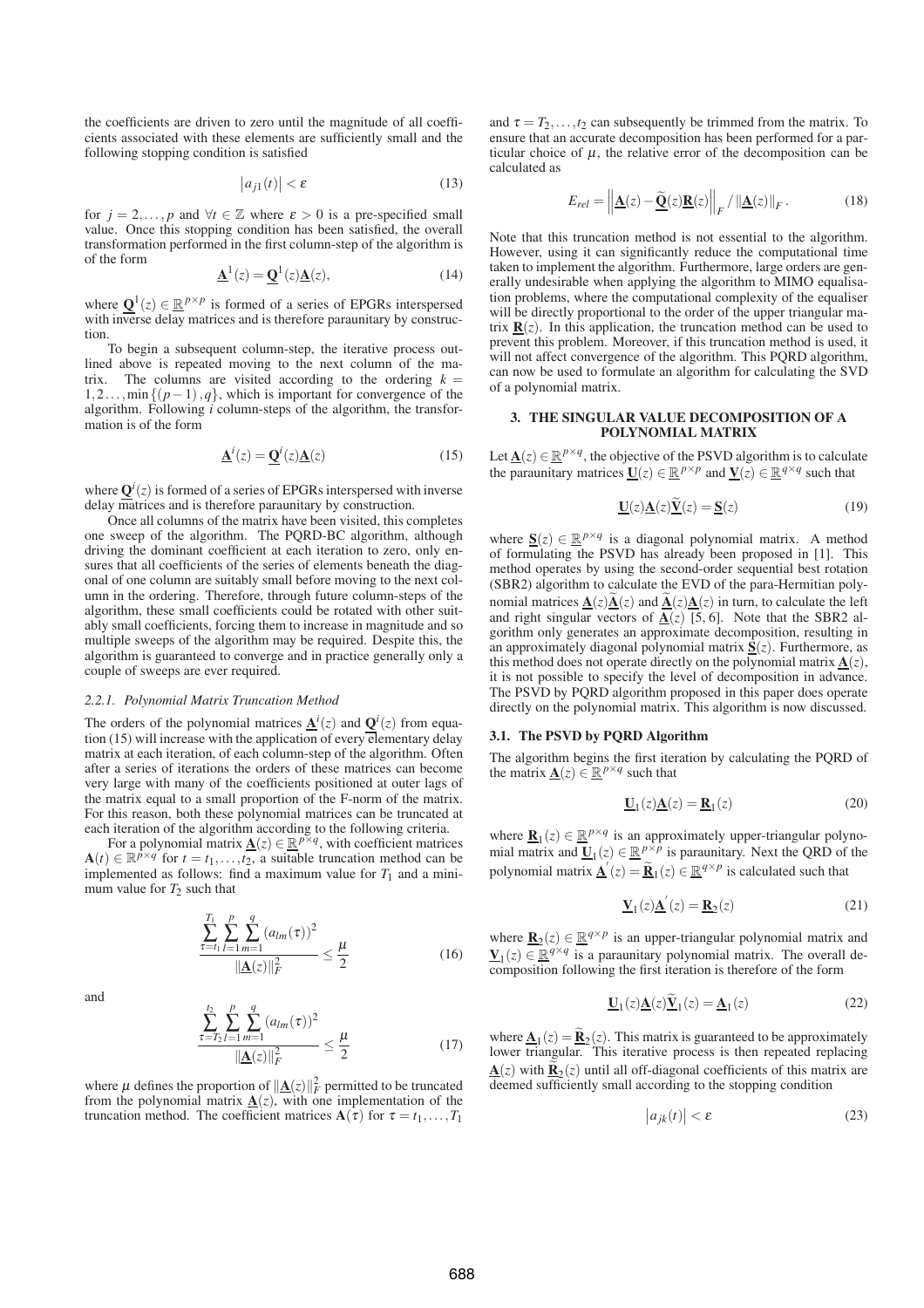

**Fig. 1**. The polynomial elements of the diagonal matrix  $S(z)$ , obtained when the PSVD by PQRD algorithm was applied to the polynomial matrix  $\mathbf{A}(z)$ .



**Fig. 2.** The polynomial elements of the paraunitary matrix  $U(z)$ , obtained when the PSVD by PQRD algorithm was applied to the polynomial matrix  $\underline{\mathbf{A}}(z)$ .

 $∀*t* ∈ Z, *j* = 1, ..., *p*, *k* = 1, ..., *q* such that *j* ≠ *k* and where  $\varepsilon > 0$  is$ a prespecified small value.

Following *i* iterations of the algorithm, the decomposition calculated is of the form

$$
\underline{\mathbf{U}}(z)\underline{\mathbf{A}}(z)\widetilde{\underline{\mathbf{V}}}(z) = \underline{\mathbf{A}}_i(z) \tag{24}
$$

where  $\underline{\mathbf{U}}(z) = \underline{\mathbf{U}}_i(z) \dots \underline{\mathbf{U}}_1(z)$  and  $\underline{\mathbf{V}}(z) = \underline{\mathbf{V}}_1(z) \dots \underline{\mathbf{V}}_i(z)$ . Both of these matrices are clearly paraunitary by construction. Furthermore, the matrix  $\underline{\mathbf{A}}_i(z)$  will converge to a diagonal matrix provided a sufficient number of iterations to satisfy the stopping condition demonstrated by equation (23).

# **4. A SIMPLE EXAMPLE**

A polynomial matrix  $\underline{A}(z) \in \mathbb{R}^{4 \times 3}$  was generated, where each of the elements was chosen to be a fourth order FIR filter with coefficients drawn from a Gaussian distribution with mean zero and unit variance. The PSVD of this matrix was obtained using the PSVD by PQRD algorithm, where the truncation parameter and the stopping criterion were set as  $\mu = 10^{-6}$  and  $\varepsilon = 10^{-2}$  respectively. Only 10 iterations of the algorithm were required to ensure the stopping condition given by equation (13) was satisfied and this required a total of 765 EPGRs over all iterations. The diagonal matrix **S**(*z*) (of order 48) obtained from the algorithm can be seen in Figure 1, where a stem plot has been used to demonstrate the series of coefficients for



**Fig. 3**. The polynomial elements of the paraunitary matrix  $V(z)$ , obtained when the PSVD by PQRD algorithm was applied to the polynomial matrix  $A(z)$ .



**Fig. 4**. The F-norm of the off-diagonal polynomial elements of  $A(z)$ (ν) over the series of iterations of the proposed PSVD by PQRD algorithm.

each of the polynomial elements. The position of the stem plot in the figure corresponds to the position of the polynomial element, which it represents within the matrix. The two paraunitary matrices  $U(z)$ (of order 79) and  $\underline{V}(z)$  (of order 34) can be seen in Figures 2 and 3 respectively. To ensure that an accurate decomposition was performed despite truncating the polynomial matrices, the relative error was calculated as

$$
E_{rel} = \left\| \underline{\mathbf{A}}(z) - \underline{\widetilde{\mathbf{U}}}(z) \underline{\mathbf{S}}(z) \underline{\mathbf{V}}(z) \right\|_F / \left\| \underline{\mathbf{A}}(z) \right\|_F. \tag{25}
$$

This measure was found to be 0.0087 demonstrating that a good approximation has been achieved. Convergence of the algorithm is demonstrated in Figure 4, which demonstrates the F-norm, <sup>ν</sup>, of all off-diagonal polynomial elements of the matrix  $\underline{A}(z)$  over the series of EPGRs. Note that this example only aims to demonstrate how the PSVD by PQRD algorithm operates. For application purposes it may be desirable to further truncate the order of the diagonal matrix  $S(z)$ . From inspection of Figure 1, it can be seen that the outer coefficients of this matrix are very small, with the largest coefficients positioned in the central lags, i.e. for this matrix the larger coefficients appear to be positioned in lags  $-5$ ,...,5. If all coefficients outside of these lags are truncated from this diagonal matrix, then the relative error for this decomposition can again be calculated according to equation (25) and was now found to be 0.0433.

The SBR2 algorithm was then used to obtain the PSVD of  $\mathbf{\underline{A}}(z)$ . However, to generate approximately the same level of decomposi-